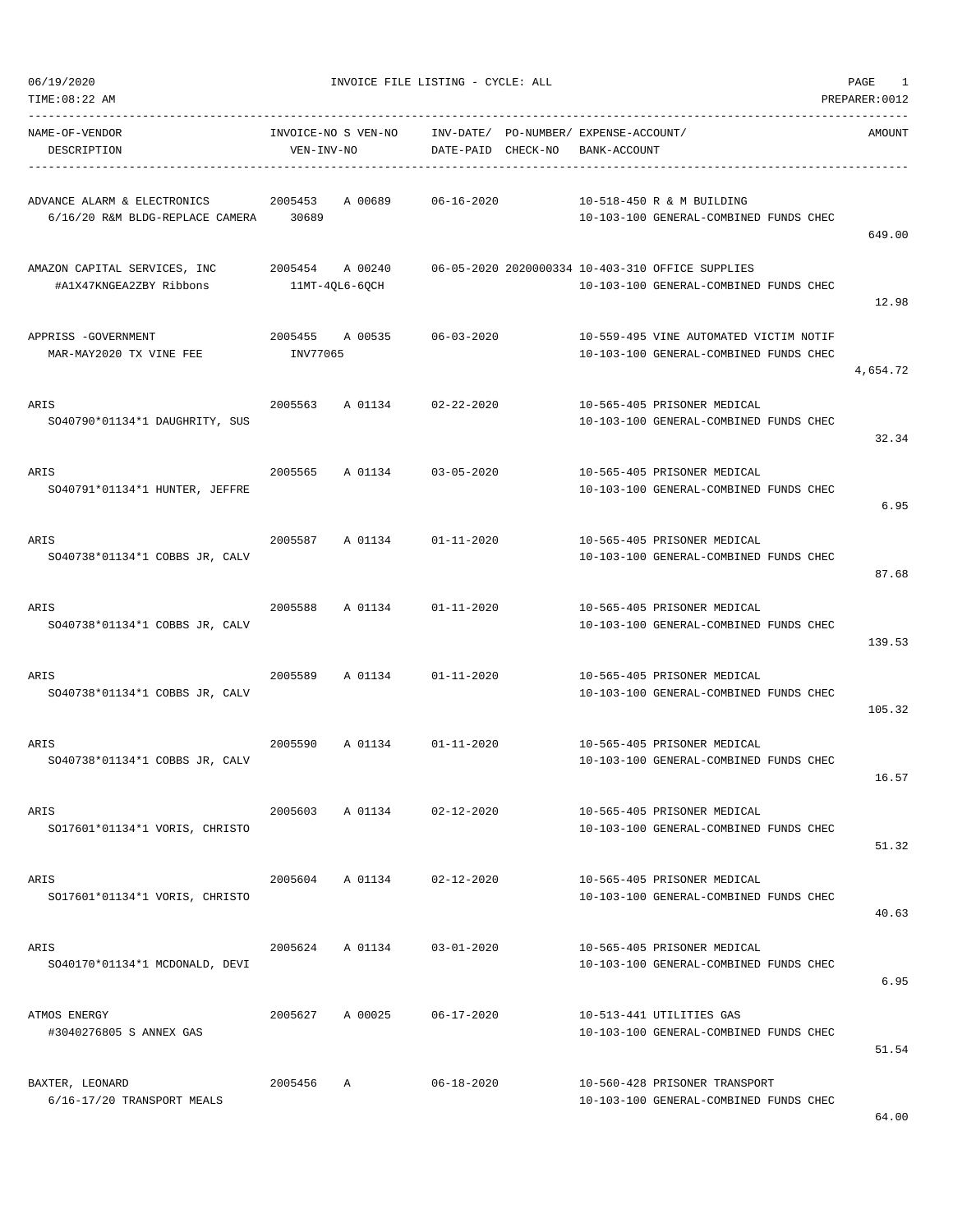| NAME-OF-VENDOR<br>DESCRIPTION                         | VEN-INV-NO | INVOICE-NO S VEN-NO        | INV-DATE/ PO-NUMBER/ EXPENSE-ACCOUNT/<br>DATE-PAID CHECK-NO | BANK-ACCOUNT |                                                                               | AMOUNT    |
|-------------------------------------------------------|------------|----------------------------|-------------------------------------------------------------|--------------|-------------------------------------------------------------------------------|-----------|
| BAXTER, LEONARD<br>5/26-27/20 TRANSPORT MEALS         | 2005457    | A                          | $06 - 18 - 2020$                                            |              | 10-560-428 PRISONER TRANSPORT<br>10-103-100 GENERAL-COMBINED FUNDS CHEC       | 64.00     |
| BONHAM ASSOC. MANAGEMENT LTD<br>JULY LEASE 800 E 2ND  |            | 2005458 A 00213 06-17-2020 |                                                             |              | 10-518-470 OFFICE SPACE LEASE<br>10-103-100 GENERAL-COMBINED FUNDS CHEC       | 3,000.00  |
| BONHAM, CITY OF<br>JULY LEASE 414 CHESTNUT            | 2005459    | A 00046 06-17-2020         |                                                             |              | 10-518-470 OFFICE SPACE LEASE<br>10-103-100 GENERAL-COMBINED FUNDS CHEC       | 2,500.00  |
| BONHAM, CITY OF/911/AMBULANCE<br>JUNE AMBULANCE SVC   |            | 2005460 A 00340            | 06-18-2020                                                  |              | 10-540-417 AMBULANCE SERVICE<br>10-103-100 GENERAL-COMBINED FUNDS CHEC        | 45,000.00 |
| BORSERINE LAW<br>FA-20-44569 GARREN DST CT            |            | 2005461 A 00443 06-08-2020 |                                                             |              | 10-435-436 ATTORNEY FEES- CPS CASES<br>10-103-100 GENERAL-COMBINED FUNDS CHEC | 1,075.00  |
| BORSERINE LAW<br>FA-19-44277 ELLIS/RENWICK DST CT     |            | 2005462 A 00443 06-05-2020 |                                                             |              | 10-435-436 ATTORNEY FEES- CPS CASES<br>10-103-100 GENERAL-COMBINED FUNDS CHEC | 380.00    |
| BORSERINE LAW<br>FA-17-43391 HOWARD DST CT            |            | 2005463 A 00443 06-02-2020 |                                                             |              | 10-435-436 ATTORNEY FEES- CPS CASES<br>10-103-100 GENERAL-COMBINED FUNDS CHEC | 680.00    |
| BORSERINE LAW<br>FA-20-44571 CASTILLO DST CT          |            | 2005464 A 00443            | 06-04-2020                                                  |              | 10-435-436 ATTORNEY FEES- CPS CASES<br>10-103-100 GENERAL-COMBINED FUNDS CHEC | 350.00    |
| BORSERINE LAW<br>FA-19-43988 MALONE-LADD DST CT       |            | 2005465 A 00443 06-08-2020 |                                                             |              | 10-435-436 ATTORNEY FEES- CPS CASES<br>10-103-100 GENERAL-COMBINED FUNDS CHEC | 510.00    |
| BRANNAN, QUIENCY SMITH<br>CR-20-27363 GOSSETT DST CT  | 2005466    | A 00725                    | $06 - 05 - 2020$                                            |              | 10-435-437 ATTORNEY FEES<br>10-103-100 GENERAL-COMBINED FUNDS CHEC            | 704.00    |
| BRANNAN, QUIENCY SMITH<br>FA-20-44740 REYNOLDS DST CT | 2005467    | A 00725                    | $05 - 25 - 2020$                                            |              | 10-435-436 ATTORNEY FEES- CPS CASES<br>10-103-100 GENERAL-COMBINED FUNDS CHEC | 216.00    |
| CONCORD NORTH TEXAS<br>SO39343*01205*1 CLARK, MATTHEW | 2005593    | A 01205                    | $03 - 15 - 2020$                                            |              | 10-565-405 PRISONER MEDICAL<br>10-103-100 GENERAL-COMBINED FUNDS CHEC         | 98.98     |
| CONCORD NORTH TEXAS<br>SO40307*01205*1 COX, JR, RONNI | 2005594    | A 01205                    | $02 - 01 - 2020$                                            |              | 10-565-405 PRISONER MEDICAL<br>10-103-100 GENERAL-COMBINED FUNDS CHEC         | 109.74    |
| CONCORD NORTH TEXAS<br>SO40532*01205*1 MULLICAN, BENJ | 2005611    | A 01205                    | $02 - 22 - 2020$                                            |              | 10-565-405 PRISONER MEDICAL<br>10-103-100 GENERAL-COMBINED FUNDS CHEC         |           |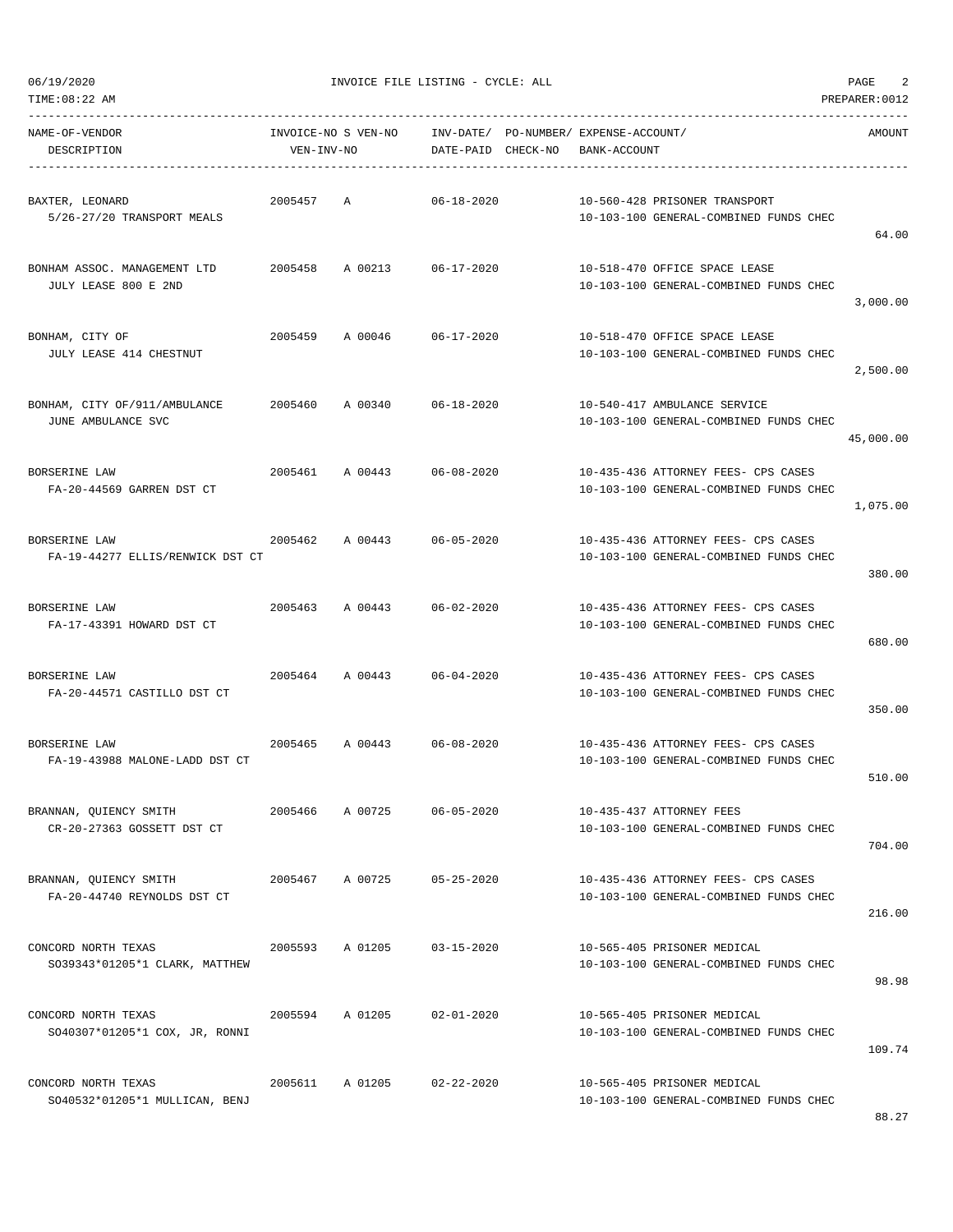| NAME-OF-VENDOR<br>DESCRIPTION                                              | INVOICE-NO S VEN-NO<br>VEN-INV-NO |         | DATE-PAID CHECK-NO | INV-DATE/ PO-NUMBER/ EXPENSE-ACCOUNT/<br>BANK-ACCOUNT |                                                                                           | AMOUNT   |
|----------------------------------------------------------------------------|-----------------------------------|---------|--------------------|-------------------------------------------------------|-------------------------------------------------------------------------------------------|----------|
| CONCORD NORTH TEXAS<br>SO40532*01205*1 MULLICAN, BENJ                      | 2005612                           | A 01205 | $02 - 22 - 2020$   |                                                       | 10-565-405 PRISONER MEDICAL<br>10-103-100 GENERAL-COMBINED FUNDS CHEC                     | 0.00     |
| CONCORD NORTH TEXAS<br>SO40790*01205*1 DAUGHRITY, SUS                      | 2005620                           | A 01205 | $02 - 29 - 2020$   |                                                       | 10-565-405 PRISONER MEDICAL<br>10-103-100 GENERAL-COMBINED FUNDS CHEC                     | 98.98    |
| CONCORD NORTH TEXAS<br>SO40790*01205*2 DAUGHRITY, SUS                      | 2005622                           | A 01205 | $02 - 22 - 2020$   |                                                       | 10-565-405 PRISONER MEDICAL<br>10-103-100 GENERAL-COMBINED FUNDS CHEC                     | 79.62    |
| COOPER-SORRELLS FUNERAL HOME<br>6/10/20 AUSTIN REMOVAL/POUCH               | 2005468<br>$C20-07$               | A 00163 | $06 - 10 - 2020$   | 10-425-466 AUTOPSIES                                  | 10-103-100 GENERAL-COMBINED FUNDS CHEC                                                    | 475.00   |
| COOPER-SORRELLS FUNERAL HOME<br>6/9/20 DAMERON TRANSPORT/REMOVAL           | 2005469<br>$B20-05$               | A 00163 | $06 - 09 - 2020$   | 10-425-466 AUTOPSIES                                  | 10-103-100 GENERAL-COMBINED FUNDS CHEC                                                    | 431.25   |
| COOPER-SORRELLS FUNERAL HOME<br>6/9/20 DUNN TRANSPORT/REMOVAL/POUCH C20-06 | 2005470                           | A 00163 | $06 - 09 - 2020$   | 10-425-466 AUTOPSIES                                  | 10-103-100 GENERAL-COMBINED FUNDS CHEC                                                    | 629.00   |
| COOPER-SORRELLS FUNERAL HOME<br>6/15/20 PORTILLO REMOVAL/POUCH/TRAN C20-08 | 2005471                           | A 00163 | $06 - 15 - 2020$   | 10-425-466 AUTOPSIES                                  | 10-103-100 GENERAL-COMBINED FUNDS CHEC                                                    | 706.25   |
| DERMATOLOGY ASSOC OF DENISON<br>SO21951*01206*1 WILLIS, BRANDO             | 2005540                           | A 01206 | $02 - 18 - 2020$   |                                                       | 10-565-405 PRISONER MEDICAL<br>10-103-100 GENERAL-COMBINED FUNDS CHEC                     | 205.29   |
| GAYLON P. RIDDELS LAW FIRM, PC<br>CR-18-26793 LOPEZ DST CT                 | 2005507                           | A 00512 | $06 - 05 - 2020$   |                                                       | 10-435-437 ATTORNEY FEES<br>10-103-100 GENERAL-COMBINED FUNDS CHEC                        | 1,567.50 |
| GOODMAN-MORRIS, COURTNEY<br>FA-19-44522 RIVERA DST CT                      | 2005472                           | A 00459 | $05 - 28 - 2020$   |                                                       | 10-435-436 ATTORNEY FEES- CPS CASES<br>10-103-100 GENERAL-COMBINED FUNDS CHEC             | 192.00   |
| GOODMAN-MORRIS, COURTNEY<br>FA-19-44312 HALL DST CT                        | 2005473                           | A 00459 | $05 - 27 - 2020$   |                                                       | 10-435-436 ATTORNEY FEES- CPS CASES<br>10-103-100 GENERAL-COMBINED FUNDS CHEC             | 384.00   |
| GT DISTRIBUTORS, INC<br>#002162 UNIFORMS                                   | 2005474 A 00281<br>INV0772001     |         |                    |                                                       | 06-10-2020 2020000238 10-560-395 UNIFORMS/OTHER<br>10-103-100 GENERAL-COMBINED FUNDS CHEC | 65.10    |
| HERRINGTON PLUMBING<br>6/9/20 E ANNEX MEN'S ROOM REPAIR                    | 2005475                           | A 00126 | $06 - 09 - 2020$   |                                                       | 10-511-450 R & M BUILDING<br>10-103-100 GENERAL-COMBINED FUNDS CHEC                       | 40.00    |
| LEONARD, CITY OF<br>JULY TAG OFFICE LEASE                                  | 2005476                           | A 00048 | $06 - 17 - 2020$   |                                                       | 10-499-460 LEONARD OFFICE RENT<br>10-103-100 GENERAL-COMBINED FUNDS CHEC                  |          |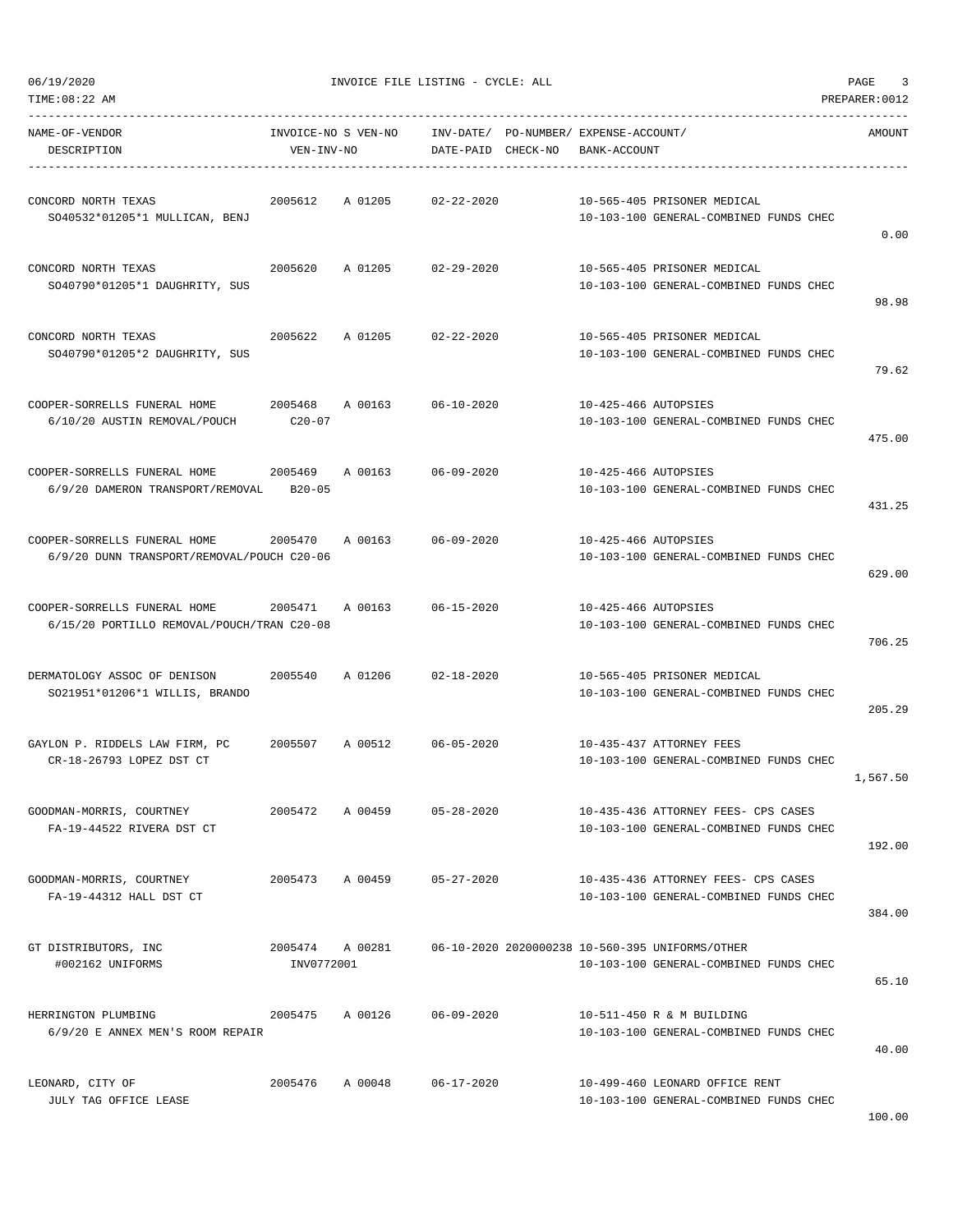| 06/19/2020 | INVOICE FILE LISTING - CYCLE: ALL | PAGE |  |
|------------|-----------------------------------|------|--|
|------------|-----------------------------------|------|--|

TIME:08:22 AM PREPARER:0012

| NAME-OF-VENDOR<br>DESCRIPTION                                                     | INVOICE-NO S VEN-NO<br>VEN-INV-NO  | DATE-PAID CHECK-NO | INV-DATE/ PO-NUMBER/ EXPENSE-ACCOUNT/<br>BANK-ACCOUNT |                                                                                                      | AMOUNT   |
|-----------------------------------------------------------------------------------|------------------------------------|--------------------|-------------------------------------------------------|------------------------------------------------------------------------------------------------------|----------|
| LEONARD, CITY OF<br>JULY JP2 OFFICE LEASE                                         | 2005477<br>A 00048                 | $06 - 17 - 2020$   |                                                       | 10-456-460 OFFICE RENTAL<br>10-103-100 GENERAL-COMBINED FUNDS CHEC                                   | 350.00   |
| MARLIN BUSINESS BANK<br>#1735820 TELEPHONE SYSTEM                                 | 2005478 A 00437<br>18131028        | 06-09-2020         | 10-510-420 TELEPHONE                                  | 10-103-100 GENERAL-COMBINED FUNDS CHEC                                                               | 3,516.75 |
| MCCRAW II, BILLY MAYFIELD<br>JULY OFFICE LEASE 200 E 1ST                          | 2005479<br>A 00214                 | $06 - 17 - 2020$   |                                                       | 10-518-470 OFFICE SPACE LEASE<br>10-103-100 GENERAL-COMBINED FUNDS CHEC                              | 2,000.00 |
| MCCRAW II, BILLY MAYFIELD<br>JULY WAREHOUSE LEASE 200 E 1ST                       | 2005480<br>A 00214                 | $06 - 17 - 2020$   |                                                       | 10-518-470 OFFICE SPACE LEASE<br>10-103-100 GENERAL-COMBINED FUNDS CHEC                              | 750.00   |
| MOTOROLA SOLUTIONS, INC<br>2005481<br>#1036279926 Repeater 2/1-6/30/20 8230269355 | A 00829                            |                    |                                                       | 03-25-2020 2020000352 10-543-447 REPEATER SERVICE CONTRACT<br>10-103-100 GENERAL-COMBINED FUNDS CHEC | 3,651.21 |
| 2005482<br>MOTOROLA SOLUTIONS, INC<br>#1036279926 Repeater 2/1-6/30/20 8230269355 | A 00829                            |                    |                                                       | 03-25-2020 2020000352 21-621-447 REPEATER SERVICE CONTRACT<br>21-103-100 R&B#1-COMBINED FUNDS CHECKI | 304.26   |
| MOTOROLA SOLUTIONS, INC<br>#1036279926 Repeater 2/1-6/30/20 8230269355            | 2005483<br>A 00829                 |                    |                                                       | 03-25-2020 2020000352 22-622-447 REPEATER SERVICE CONTRACT<br>22-103-100 R&B#2- COMBINED FUNDS CHECK | 304.26   |
| MOTOROLA SOLUTIONS, INC<br>#1036279926 Repeater 2/1-6/30/20                       | 2005484<br>A 00829                 |                    |                                                       | 03-25-2020 2020000352 23-623-447 REPEATER SERVICE CONTRACT<br>23-103-100 R&B#3-COMBINED FUNDS CHECKI | 304.26   |
| 2005485<br>MOTOROLA SOLUTIONS, INC<br>#1036279926 Repeater 2/1-6/30/20 8230269355 | A 00829                            |                    |                                                       | 03-25-2020 2020000352 24-624-447 REPEATER SERVICE CONTRACT<br>24-103-100 R&B#4- COMBINED FUNDS CHECK | 304.26   |
| N-TEX SAND & GRAVEL OPERATING, LLC 2005526<br>#FAN ROCK & GRAVEL                  | A 00429<br>14166                   | $06 - 11 - 2020$   |                                                       | 21-621-341 R & B MAT. ROCK & GRAVEL<br>21-103-100 R&B#1-COMBINED FUNDS CHECKI                        | 446.70   |
| NOBLE RESOURCES PEST CONTROL<br>#01990 1203 E SAM RAYBURN PEST CONT 21137559      | 2005486<br>A 00420                 | $06 - 15 - 2020$   |                                                       | 10-511-450 R & M BUILDING<br>10-103-100 GENERAL-COMBINED FUNDS CHEC                                  | 67.00    |
| NOBLE RESOURCES PEST CONTROL<br>#01990 411 CHESTNUT PEST CONTROL 21137560         | 2005487 A 00420                    | $06 - 15 - 2020$   |                                                       | 10-512-450 R&M BUILDING<br>10-103-100 GENERAL-COMBINED FUNDS CHEC                                    | 70.00    |
| NOBLE RESOURCES PEST CONTROL<br>#01990 2375 SILO RD PEST CONTROL 21137581         | 2005488<br>A 00420                 | $06 - 15 - 2020$   |                                                       | 10-560-450 SHERIFF OFF. R&M BLDG.<br>10-103-100 GENERAL-COMBINED FUNDS CHEC                          | 80.00    |
| OFFICE DEPOT<br>#29023460 Office Supplies                                         | 2005489<br>A 00216<br>506725274001 |                    |                                                       | 06-08-2020 2020000335 10-403-310 OFFICE SUPPLIES<br>10-103-100 GENERAL-COMBINED FUNDS CHEC           |          |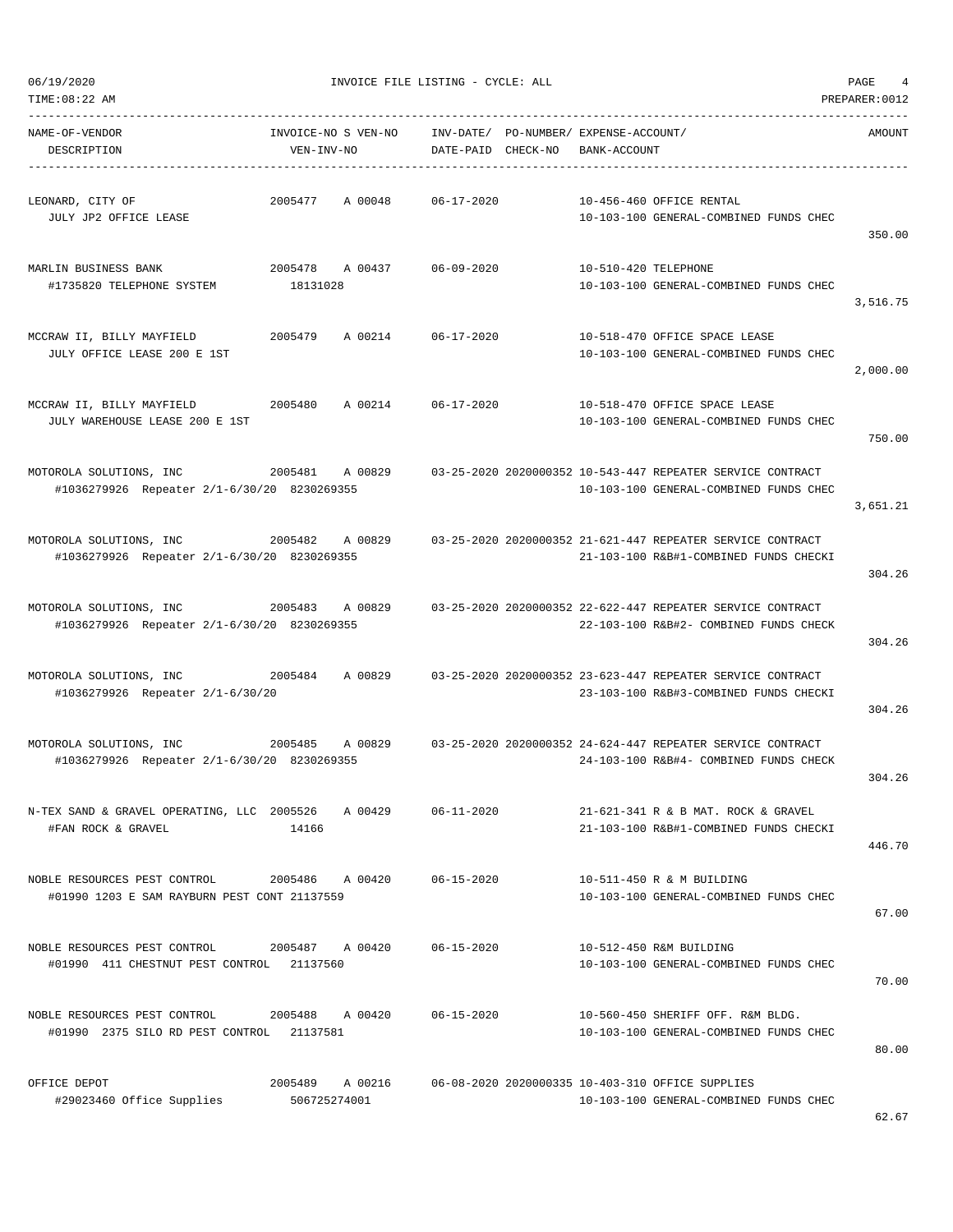| TIME:08:22 AM                                                        |                                   |         |                    |                                                       |                                                                                            | PREPARER: 0012 |
|----------------------------------------------------------------------|-----------------------------------|---------|--------------------|-------------------------------------------------------|--------------------------------------------------------------------------------------------|----------------|
| NAME-OF-VENDOR<br>DESCRIPTION                                        | INVOICE-NO S VEN-NO<br>VEN-INV-NO |         | DATE-PAID CHECK-NO | INV-DATE/ PO-NUMBER/ EXPENSE-ACCOUNT/<br>BANK-ACCOUNT |                                                                                            | AMOUNT         |
| OFFICE DEPOT<br>#29023460 Office Supplies                            | 2005490<br>506730241001           | A 00216 |                    |                                                       | 06-08-2020 2020000336 10-403-310 OFFICE SUPPLIES<br>10-103-100 GENERAL-COMBINED FUNDS CHEC | 68.77          |
| OFFICE DEPOT<br>#29023460 USB DRIVE                                  | 2005491<br>506731056001           | A 00216 |                    |                                                       | 06-06-2020 2020000336 10-403-310 OFFICE SUPPLIES<br>10-103-100 GENERAL-COMBINED FUNDS CHEC | 86.18          |
| OFFICE DEPOT<br>#29023460 Toner                                      | 2005492<br>506744752001           | A 00216 |                    |                                                       | 06-08-2020 2020000337 16-400-310 OFFICE SUPPLIES<br>16-103-100 CO.JUDGE EXCESS SUPP.-COMB. | 297.98         |
| OFFICE DEPOT<br>#29023460 Office Supplies                            | 2005493 A 00216<br>506736967001   |         |                    |                                                       | 06-08-2020 2020000338 10-403-310 OFFICE SUPPLIES<br>10-103-100 GENERAL-COMBINED FUNDS CHEC | 68.32          |
| OFFICE DEPOT<br>#29023460 Office Supplies                            | 2005494<br>506749377001           | A 00216 |                    |                                                       | 06-08-2020 2020000339 10-456-310 OFFICE SUPPLIES<br>10-103-100 GENERAL-COMBINED FUNDS CHEC | 165.00         |
| OFFICE DEPOT<br>#29023460 PAPER TOWELS                               | 2005495<br>506749377001           | A 00216 |                    |                                                       | 06-08-2020 2020000339 22-622-340 SHOP SUPPLIES<br>22-103-100 R&B#2- COMBINED FUNDS CHECK   | 17.89          |
| OFFICE DEPOT<br>#29023460 Scanner                                    | 2005496 A 00216<br>508270831001   |         |                    |                                                       | 06-09-2020 2020000343 10-645-574 TECHNOLOGY<br>10-103-100 GENERAL-COMBINED FUNDS CHEC      | 879.99         |
| OLD SCHOOL ENTERPRISES TWO LLC<br>JULY LEASE 108 SAM RAYBURN         | 2005497                           | A 00436 | $06 - 17 - 2020$   |                                                       | 10-518-470 OFFICE SPACE LEASE<br>10-103-100 GENERAL-COMBINED FUNDS CHEC                    | 1,100.00       |
| PARKER TIRE<br>6/16/20 R&M TIRES                                     | 2005527<br>12141                  | A 00006 | $06 - 16 - 2020$   |                                                       | 21-621-459 R & M MACH. TIRES & TUBES<br>21-103-100 R&B#1-COMBINED FUNDS CHECKI             | 12.00          |
| PAT'S PUMP SERVICE<br>#712 PORTA-POTTY SVC                           | 2005538<br>1708                   | A 00469 | $06 - 15 - 2020$   |                                                       | 68-668-165 CONSTRUCTION<br>68-103-100 GO BONDS CONST.2018-COMB.FU                          | 440.00         |
| PERKINS, J. DANIEL<br>FA-20-44631 KEARNS DST CT                      | 2005498                           | A 00589 | $06 - 10 - 2020$   |                                                       | 10-435-436 ATTORNEY FEES- CPS CASES<br>10-103-100 GENERAL-COMBINED FUNDS CHEC              | 586.50         |
| PERSONALIZED PRINTING<br>$6/16/20$ Business Cards - M DEMAY 105959   | 2005499                           | A 00826 |                    |                                                       | 06-16-2020 2020000351 10-645-310 OFFICE SUPPLIES<br>10-103-100 GENERAL-COMBINED FUNDS CHEC | 23.00          |
| PERSONALIZED PRINTING<br>$6/16/20$ Business Cards - C Haggard 105959 | 2005500                           | A 00826 |                    | 06-16-2020 2020000351 10-495-435 PRINTING             | 10-103-100 GENERAL-COMBINED FUNDS CHEC                                                     | 23.00          |
| PERSONALIZED PRINTING<br>6/16/20 Signature Stamp K SMITH             | 2005501<br>105962                 | A 00826 |                    | 06-16-2020 2020000341 10-456-435 PRINTING             | 10-103-100 GENERAL-COMBINED FUNDS CHEC                                                     |                |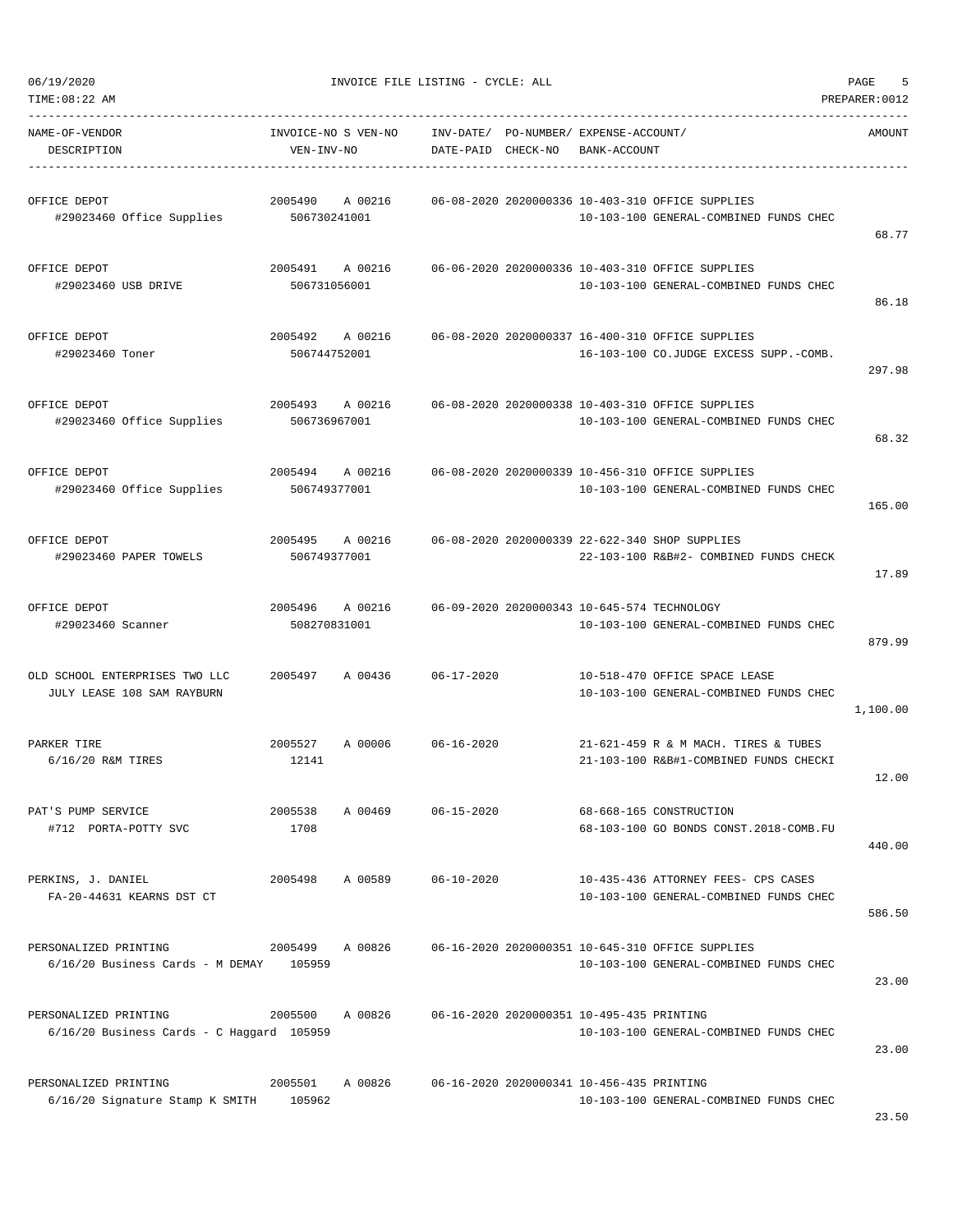| TIME:08:22 AM                                                   |                                   |                              |                    |                                                       |                                                                                            | PREPARER: 0012 |
|-----------------------------------------------------------------|-----------------------------------|------------------------------|--------------------|-------------------------------------------------------|--------------------------------------------------------------------------------------------|----------------|
| NAME-OF-VENDOR<br>DESCRIPTION                                   | INVOICE-NO S VEN-NO<br>VEN-INV-NO |                              | DATE-PAID CHECK-NO | INV-DATE/ PO-NUMBER/ EXPENSE-ACCOUNT/<br>BANK-ACCOUNT |                                                                                            | AMOUNT         |
| PROPATH SERVICES, LLP<br>SO40484*01189*2 GARREN, JESSIC         | 2005595                           | A 01189                      | $01 - 16 - 2020$   |                                                       | 10-565-405 PRISONER MEDICAL<br>10-103-100 GENERAL-COMBINED FUNDS CHEC                      | 0.00           |
| PROPATH SERVICES, LLP<br>SO40484*01189*2 GARREN, JESSIC         | 2005596                           | A 01189                      | $01 - 16 - 2020$   |                                                       | 10-565-405 PRISONER MEDICAL<br>10-103-100 GENERAL-COMBINED FUNDS CHEC                      | 0.00           |
| PROPATH SERVICES, LLP<br>SO40484*01189*2 GARREN, JESSIC         | 2005597                           | A 01189                      | $01 - 16 - 2020$   |                                                       | 10-565-405 PRISONER MEDICAL<br>10-103-100 GENERAL-COMBINED FUNDS CHEC                      | 0.00           |
| PROPATH SERVICES, LLP<br>SO40484*01189*2 GARREN, JESSIC         | 2005598                           | A 01189                      | $01 - 20 - 2020$   |                                                       | 10-565-405 PRISONER MEDICAL<br>10-103-100 GENERAL-COMBINED FUNDS CHEC                      | 0.00           |
| PROPATH SERVICES, LLP<br>SO40484*01189*2 GARREN, JESSIC         | 2005599                           | A 01189                      | $01 - 20 - 2020$   |                                                       | 10-565-405 PRISONER MEDICAL<br>10-103-100 GENERAL-COMBINED FUNDS CHEC                      | 0.00           |
| PULMONARY DIAGNOSTICS AND<br>SO39746*01088*1 FALGOUT, JEANE     | 2005547                           | A 01088                      | $02 - 14 - 2020$   |                                                       | 10-565-405 PRISONER MEDICAL<br>10-103-100 GENERAL-COMBINED FUNDS CHEC                      | 51.48          |
| PULMONARY DIAGNOSTICS AND<br>SO39746*01088*1 FALGOUT, JEANE     | 2005548                           | A 01088                      | $02 - 14 - 2020$   |                                                       | 10-565-405 PRISONER MEDICAL<br>10-103-100 GENERAL-COMBINED FUNDS CHEC                      | 74.58          |
| PULMONARY DIAGNOSTICS AND<br>SO39746*01088*1 FALGOUT, JEANE     | 2005549                           | A 01088                      | $02 - 15 - 2020$   |                                                       | 10-565-405 PRISONER MEDICAL<br>10-103-100 GENERAL-COMBINED FUNDS CHEC                      | 21.92          |
| PULMONARY DIAGNOSTICS AND<br>SO39746*01088*1 FALGOUT, JEANE     | 2005550                           | A 01088                      | $02 - 17 - 2020$   |                                                       | 10-565-405 PRISONER MEDICAL<br>10-103-100 GENERAL-COMBINED FUNDS CHEC                      | 21.92          |
| REINERT PAPER & CHEMICAL CENTER<br>#FANNI100 Disinfectant Wipes | 2005502<br>411948                 | A 00478                      |                    |                                                       | 06-09-2020 2020000353 10-403-310 OFFICE SUPPLIES<br>10-103-100 GENERAL-COMBINED FUNDS CHEC | 89.10          |
| REINERT PAPER & CHEMICAL CENTER<br>#FANNI100 Paper Towels       | 412018                            | 2005503 A 00478              |                    |                                                       | 06-09-2020 2020000353 10-450-310 OFFICE SUPPLIES<br>10-103-100 GENERAL-COMBINED FUNDS CHEC | 23.65          |
| RELIANT<br>#6 716 696-7 CO-OP ELECTRIC                          | 2005504                           | A 00289<br>116 007 393 336 9 | $06 - 18 - 2020$   |                                                       | 10-512-440 UTILITIES ELECTRICITY<br>10-103-100 GENERAL-COMBINED FUNDS CHEC                 | 313.68         |
| RELIANT<br>#2 533 978-9 S ANNEX ELECTRIC                        | 2005505                           | A 00289<br>112 011 624 615 3 | $06 - 18 - 2020$   |                                                       | 10-513-440 UTILITIES ELECTRICITY<br>10-103-100 GENERAL-COMBINED FUNDS CHEC                 | 493.52         |
| RELIANT<br>#12 832 845-7 200 E 1ST ELECTRIC                     | 2005506<br>111 029 410 930 7      | A 00289                      | $06 - 18 - 2020$   |                                                       | 10-518-440 UTILITIES ELECTRICITY<br>10-103-100 GENERAL-COMBINED FUNDS CHEC                 |                |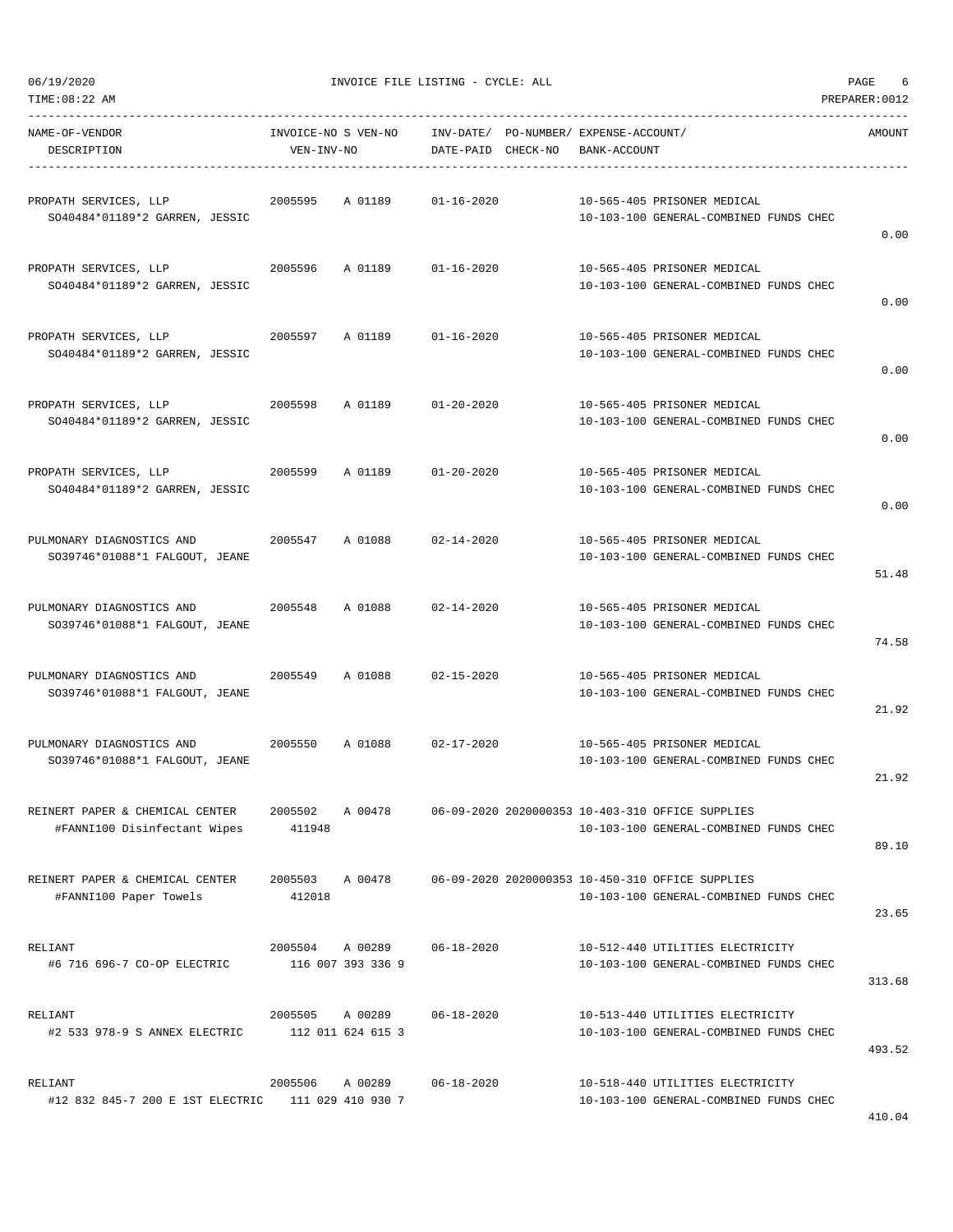TIME:08:22 AM PREPARER:0012

 $06/19/2020$  PAGE  $7$ 

| NAME-OF-VENDOR                                                       | INVOICE-NO S VEN-NO |                            | INV-DATE/ PO-NUMBER/ EXPENSE-ACCOUNT/ |              |                                                                       | AMOUNT   |
|----------------------------------------------------------------------|---------------------|----------------------------|---------------------------------------|--------------|-----------------------------------------------------------------------|----------|
| DESCRIPTION                                                          | VEN-INV-NO          |                            | DATE-PAID CHECK-NO                    | BANK-ACCOUNT |                                                                       |          |
|                                                                      |                     |                            |                                       |              |                                                                       |          |
| RELIANT                                                              | 2005528 A 00289     |                            | 06-16-2020                            |              | 21-621-440 UTILITY ELECTRICITY                                        |          |
| #2 533 974-8 PCT 1 ELECTRIC 112 011 612 935 9                        |                     |                            |                                       |              | 21-103-100 R&B#1-COMBINED FUNDS CHECKI                                |          |
|                                                                      |                     |                            |                                       |              |                                                                       | 49.08    |
| RELIANT                                                              |                     | 2005530 A 00289 06-15-2020 |                                       |              | 22-622-440 UTILITY ELECTRICITY                                        |          |
| #2 533 972-2 PCT 2 ELECTRIC                                          | 113 009 438 286 2   |                            |                                       |              | 22-103-100 R&B#2- COMBINED FUNDS CHECK                                |          |
|                                                                      |                     |                            |                                       |              |                                                                       | 97.11    |
| RELIANT                                                              | 2005531             | A 00289                    | 06-15-2020                            |              | 22-622-440 UTILITY ELECTRICITY                                        |          |
| #2 591 592-7 310 HWY 69 GD ELECTRIC 113 009 438 878 6                |                     |                            |                                       |              | 22-103-100 R&B#2- COMBINED FUNDS CHECK                                |          |
|                                                                      |                     |                            |                                       |              |                                                                       | 10.62    |
|                                                                      |                     |                            |                                       |              |                                                                       |          |
| RELIANT                                                              | 2005532             | A 00289                    | $06 - 15 - 2020$                      |              | 22-622-440 UTILITY ELECTRICITY                                        |          |
| #2 591 591-9 310 HWY 69 GD ELECTRIC 113 009 438 877 8                |                     |                            |                                       |              | 22-103-100 R&B#2- COMBINED FUNDS CHECK                                | 24.08    |
|                                                                      |                     |                            |                                       |              |                                                                       |          |
| RICHARD DRAKE CONSTRUCTION CO. L.P. 2005534 A 00756                  |                     |                            | $05 - 28 - 2020$                      |              | 24-624-344 R & B MAT. ASPHALT/RD OIL                                  |          |
| #F006 ASPH/COLD MIX                                                  | 176862              |                            |                                       |              | 24-103-100 R&B#4- COMBINED FUNDS CHECK                                |          |
|                                                                      |                     |                            |                                       |              |                                                                       | 1,674.29 |
| SCOTT-MERRIMAN, INC.                                                 | 2005525             |                            |                                       |              | A 00329 06-09-2020 2020000340 12-403-310 OFFICE SUPPLIES              |          |
| 6/9/20 Security Paper                                                | 065387              |                            |                                       |              | 12-103-100 CO.CLK.VITAL STAT.-COMB.FUN                                |          |
|                                                                      |                     |                            |                                       |              |                                                                       | 93.00    |
| SHERMAN ANESTHESIA INC                                               | 2005578             | A 01201 01-16-2020         |                                       |              | 10-565-405 PRISONER MEDICAL                                           |          |
| SO40484*01201*1 GARREN, JESSIC                                       |                     |                            |                                       |              | 10-103-100 GENERAL-COMBINED FUNDS CHEC                                |          |
|                                                                      |                     |                            |                                       |              |                                                                       | 404.75   |
|                                                                      |                     |                            |                                       |              |                                                                       |          |
| SHERMAN MD PROVIDER INC<br>2005625<br>SO40484*01171*6 GARREN, JESSIC |                     | A 01171                    | $01 - 16 - 2020$                      |              | 10-565-405 PRISONER MEDICAL<br>10-103-100 GENERAL-COMBINED FUNDS CHEC |          |
|                                                                      |                     |                            |                                       |              |                                                                       | 660.25   |
|                                                                      |                     |                            |                                       |              |                                                                       |          |
| SHERMAN RADIOLOGY ASSOCIATES $2005564$ A 00322 03-16-2020            |                     |                            |                                       |              | 10-565-405 PRISONER MEDICAL                                           |          |
| S039343*00322*1 CLARK, MATTHEW                                       |                     |                            |                                       |              | 10-103-100 GENERAL-COMBINED FUNDS CHEC                                |          |
|                                                                      |                     |                            |                                       |              |                                                                       | 7.22     |
| SHERMAN RADIOLOGY ASSOCIATES                                         | 2005579             | A 00322                    | $04 - 02 - 2020$                      |              | 10-565-405 PRISONER MEDICAL                                           |          |
| SO40819*00322*1 STEVENSON, COR                                       |                     |                            |                                       |              | 10-103-100 GENERAL-COMBINED FUNDS CHEC                                |          |
|                                                                      |                     |                            |                                       |              |                                                                       | 32.34    |
| SHERMAN RADIOLOGY ASSOCIATES                                         | 2005580             | A 00322                    | $04 - 02 - 2020$                      |              | 10-565-405 PRISONER MEDICAL                                           |          |
| SO40819*00322*1 STEVENSON, COR                                       |                     |                            |                                       |              | 10-103-100 GENERAL-COMBINED FUNDS CHEC                                |          |
|                                                                      |                     |                            |                                       |              |                                                                       | 0.00     |
|                                                                      |                     |                            |                                       |              |                                                                       |          |
| SHERMAN RADIOLOGY ASSOCIATES                                         | 2005581             | A 00322                    | $04 - 02 - 2020$                      |              | 10-565-405 PRISONER MEDICAL                                           |          |
| SO40819*00322*1 STEVENSON, COR                                       |                     |                            |                                       |              | 10-103-100 GENERAL-COMBINED FUNDS CHEC                                | 6.95     |
|                                                                      |                     |                            |                                       |              |                                                                       |          |
| SMITH, THOMAS SCOTT                                                  | 2005508             | A 00817                    | $05 - 22 - 2020$                      |              | 10-435-437 ATTORNEY FEES                                              |          |
| CR-20-27347 TERRELL DST CT                                           |                     |                            |                                       |              | 10-103-100 GENERAL-COMBINED FUNDS CHEC                                |          |
|                                                                      |                     |                            |                                       |              |                                                                       | 910.05   |
| SOLOMON, AMANDA                                                      | 2005509             | A 00801                    | $06 - 05 - 2020$                      |              | 10-435-436 ATTORNEY FEES- CPS CASES                                   |          |
| FA-19-44526 TURNER DST CT                                            |                     |                            |                                       |              | 10-103-100 GENERAL-COMBINED FUNDS CHEC                                |          |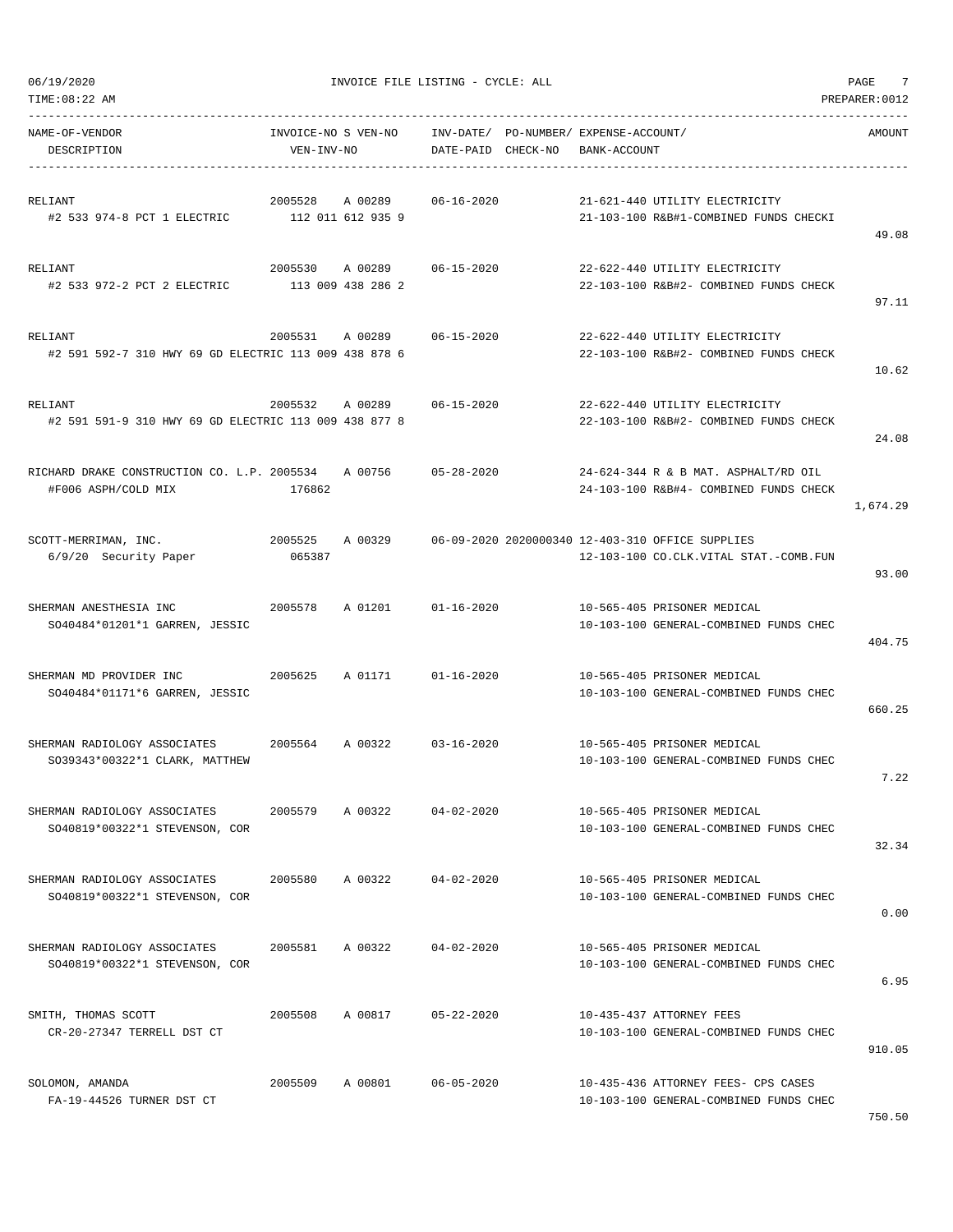TIME:08:22 AM PREPARER:0012

06/19/2020 INVOICE FILE LISTING - CYCLE: ALL PAGE 8

| NAME-OF-VENDOR<br>DESCRIPTION                                            | VEN-INV-NO | INVOICE-NO S VEN-NO | DATE-PAID CHECK-NO | INV-DATE/ PO-NUMBER/ EXPENSE-ACCOUNT/<br>BANK-ACCOUNT |                                                                                                      | AMOUNT   |
|--------------------------------------------------------------------------|------------|---------------------|--------------------|-------------------------------------------------------|------------------------------------------------------------------------------------------------------|----------|
| SOLOMON, AMANDA<br>FA-19-44435 GREENE DST CT                             | 2005510    | A 00801             | $06 - 04 - 2020$   |                                                       | 10-435-436 ATTORNEY FEES- CPS CASES<br>10-103-100 GENERAL-COMBINED FUNDS CHEC                        | 589.00   |
| SOLOMON, AMANDA<br>FA-19-44512 TURNER DST CT                             | 2005511    | A 00801             | $06 - 05 - 2020$   |                                                       | 10-435-436 ATTORNEY FEES- CPS CASES<br>10-103-100 GENERAL-COMBINED FUNDS CHEC                        | 693.50   |
| SOUTHERN TIRE MART, LLC<br>#214560 2 18.4-34 FS SAT II TIRES 4170020015  | 2005533    | A 00596             |                    |                                                       | 06-11-2020 2020000344 22-622-459 R & M MACH. TIRES & TUBES<br>22-103-100 R&B#2- COMBINED FUNDS CHECK | 1,356.00 |
| SOUTHWEST MOBILE IMAGING, INC.<br>SO21451*00053*1 PRICE, JOSHUA          | 2005541    | A 00053             | 12-13-2019         |                                                       | 10-565-405 PRISONER MEDICAL<br>10-103-100 GENERAL-COMBINED FUNDS CHEC                                | 175.00   |
| SOUTHWEST MOBILE IMAGING, INC.<br>SO13861*00053*1 FRANCIS, THOMA         | 2005557    | A 00053             | 12-27-2019         |                                                       | 10-565-405 PRISONER MEDICAL<br>10-103-100 GENERAL-COMBINED FUNDS CHEC                                | 175.00   |
| SOUTHWEST MOBILE IMAGING, INC.<br>SO04475*00053*1 TITSWORTH, MIC         | 2005569    | A 00053             | $01 - 14 - 2020$   |                                                       | 10-565-405 PRISONER MEDICAL<br>10-103-100 GENERAL-COMBINED FUNDS CHEC                                | 75.00    |
| SOUTHWEST MOBILE IMAGING, INC.<br>SO10540*00053*1 COLLINS, ANNA          | 2005571    | A 00053             | 12-27-2019         |                                                       | 10-565-405 PRISONER MEDICAL<br>10-103-100 GENERAL-COMBINED FUNDS CHEC                                | 175.00   |
| SOUTHWEST MOBILE IMAGING, INC.<br>SO19362*00053*1 STARNES, JESSI         | 2005572    | A 00053             | 11-15-2019         |                                                       | 10-565-405 PRISONER MEDICAL<br>10-103-100 GENERAL-COMBINED FUNDS CHEC                                | 175.00   |
| SOUTHWEST MOBILE IMAGING, INC. 2005605<br>SO11807*00053*1 JOHNSON, CHARL |            | A 00053             | $01 - 14 - 2020$   |                                                       | 10-565-405 PRISONER MEDICAL<br>10-103-100 GENERAL-COMBINED FUNDS CHEC                                | 75.00    |
| SOUTHWEST MOBILE IMAGING, INC.<br>SO39746*00053*1 FALGOUT, JEANE         | 2005621    | A 00053             | $01 - 04 - 2020$   |                                                       | 10-565-405 PRISONER MEDICAL<br>10-103-100 GENERAL-COMBINED FUNDS CHEC                                | 175.00   |
| SOUTHWEST MOBILE IMAGING, INC.<br>SO40738*00053*1 COBBS JR, CALV         | 2005626    | A 00053             | $01 - 14 - 2020$   |                                                       | 10-565-405 PRISONER MEDICAL<br>10-103-100 GENERAL-COMBINED FUNDS CHEC                                | 175.00   |
| SPARKLIGHT<br>#121459531 IHC INTERNET                                    | 2005512    | A 00707             | $06 - 16 - 2020$   | 10-645-441 DSL LINE                                   | 10-103-100 GENERAL-COMBINED FUNDS CHEC                                                               | 78.94    |
| SPARKLIGHT<br>#120140181 CO JUDGE INTERNET                               | 2005513    | A 00707             | $06 - 16 - 2020$   |                                                       | 10-514-421 TELEPHONE/INTERNET<br>10-103-100 GENERAL-COMBINED FUNDS CHEC                              | 78.94    |
| SPARKLIGHT<br>#127664639 SHERIFF INTERNET                                | 2005514    | A 00707             | $06 - 16 - 2020$   |                                                       | 10-560-444 INTERNET SERVICE<br>10-103-100 GENERAL-COMBINED FUNDS CHEC                                | 220.81   |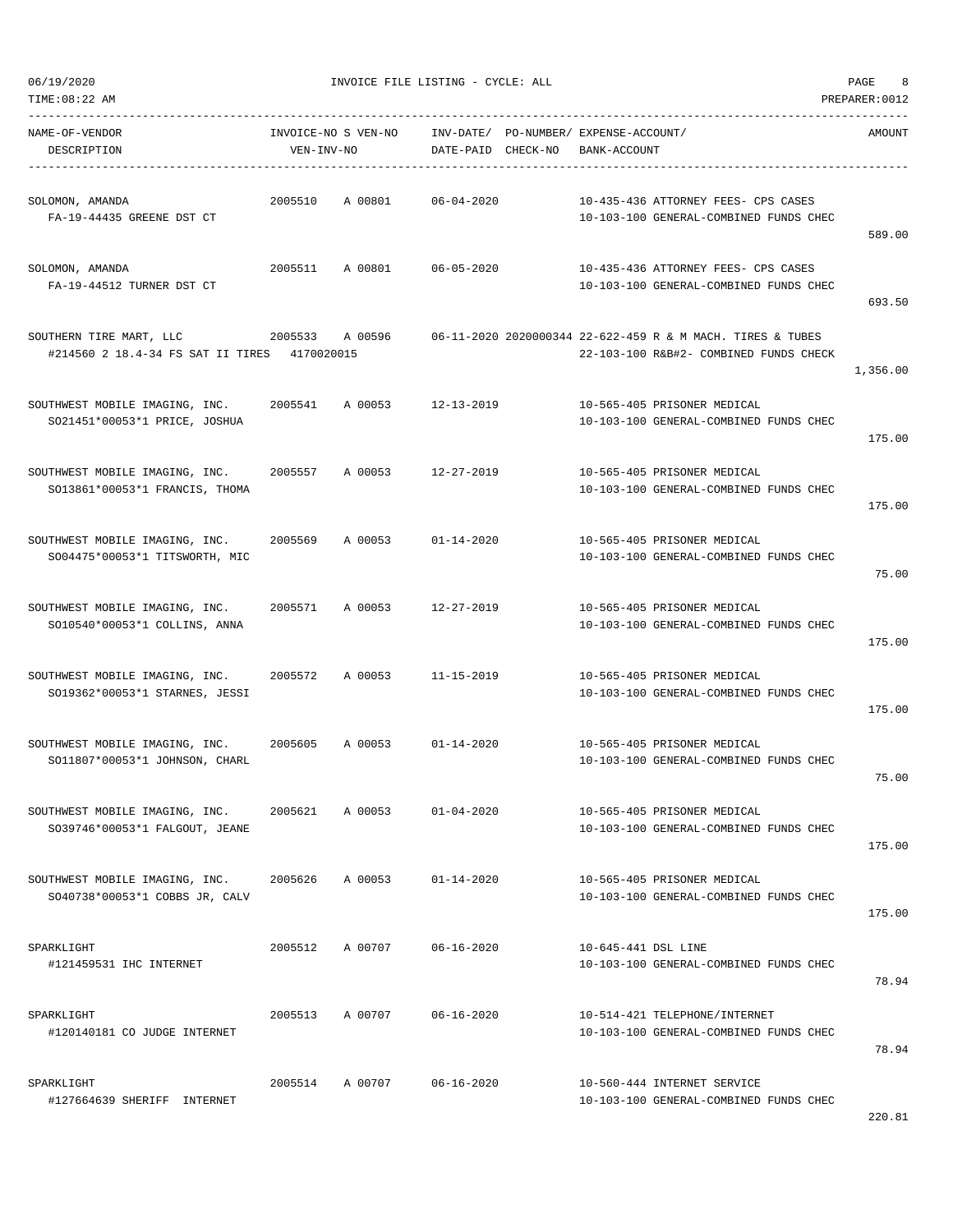|  | 16/19/2020 |  |
|--|------------|--|

| NAME-OF-VENDOR<br>DESCRIPTION                                                                    | INVOICE-NO S VEN-NO<br>VEN-INV-NO |                 | DATE-PAID CHECK-NO         | INV-DATE/ PO-NUMBER/EXPENSE-ACCOUNT/<br>BANK-ACCOUNT                         | AMOUNT   |
|--------------------------------------------------------------------------------------------------|-----------------------------------|-----------------|----------------------------|------------------------------------------------------------------------------|----------|
| SPARKLIGHT<br>#120620497 200 E 1ST INTERNET                                                      | 2005515                           | A 00707         | 06-16-2020                 | 10-518-421 INTERNET SERVICES<br>10-103-100 GENERAL-COMBINED FUNDS CHEC       | 318.94   |
| SPARKLIGHT<br>#102575958 2505 N CENTER INTERNET                                                  |                                   |                 | 2005516 A 00707 06-16-2020 | 10-665-422 CABLE INTERNET<br>10-103-100 GENERAL-COMBINED FUNDS CHEC          | 64.99    |
| SPARKLIGHT<br>#120620588 800 2ND INTERNET                                                        | 2005517                           |                 | A 00707 06-16-2020         | 10-518-421 INTERNET SERVICES<br>10-103-100 GENERAL-COMBINED FUNDS CHEC       | 518.93   |
| SPARKLIGHT<br>#120620638 210 S MAIN INTERNET                                                     |                                   | 2005518 A 00707 | 06-16-2020                 | 10-513-421 INTERNET<br>10-103-100 GENERAL-COMBINED FUNDS CHEC                | 318.94   |
| SPARKLIGHT<br>#128529310 108 SAM RAYBURN INTERNET                                                |                                   | 2005519 A 00707 | $06 - 16 - 2020$           | 10-518-421 INTERNET SERVICES<br>10-103-100 GENERAL-COMBINED FUNDS CHEC       | 152.39   |
| SPARKLIGHT<br>#120620513 200 8TH ST INTERNET                                                     | 2005520                           |                 | A 00707 06-16-2020         | 10-518-421 INTERNET SERVICES<br>10-103-100 GENERAL-COMBINED FUNDS CHEC       | 318.94   |
| SPARKLIGHT<br>#121664254 PCT 4 INTERNET                                                          |                                   |                 | 2005535 A 00707 06-16-2020 | 24-624-421 DSL INTERNET<br>24-103-100 R&B#4- COMBINED FUNDS CHECK            | 82.69    |
| TEXAS DEPT. OF STATE HEALTH SERVICE 2005521 A 00767<br>#2014-044447-001 MAY REMOTE BIRTH 2011034 |                                   |                 | 06-02-2020                 | 10-409-489 COURT COSTS/ARREST FEES<br>10-103-100 GENERAL-COMBINED FUNDS CHEC | 9.15     |
| TEXOMA ORTHOPEDIC AND SPINE<br>SO39343*01143*1 CLARK, MATTHEW                                    |                                   |                 | 2005591 A 01143 03-19-2020 | 10-565-405 PRISONER MEDICAL<br>10-103-100 GENERAL-COMBINED FUNDS CHEC        | 79.62    |
| TMC BONHAM HOSPITAL<br>#42004-0031 HAIR FOLLICLE TESTS                                           | 2005537                           | A 01177         | $05 - 29 - 2020$           | 59-425-433 DRUG COURT PROGRAMS<br>59-103-100 DRUG COURT-COMBINED FUNDS       | 1,933.00 |
| TMC BONHAM HOSPITAL<br>SO40738*01177*1 COBBS JR, CALV                                            | 2005539                           | A 01177         | $01 - 31 - 2020$           | 10-565-405 PRISONER MEDICAL<br>10-103-100 GENERAL-COMBINED FUNDS CHEC        | 334.80   |
| TMC BONHAM HOSPITAL<br>SO13763*01177*2 WATSON, GLYNDA                                            | 2005542                           | A 01177         | $05 - 01 - 2020$           | 10-565-405 PRISONER MEDICAL<br>10-103-100 GENERAL-COMBINED FUNDS CHEC        | 91.88    |
| TMC BONHAM HOSPITAL<br>SO19614*01177*1 ELDER, ALAN CU                                            | 2005543                           | A 01177         | $04 - 28 - 2020$           | 10-565-405 PRISONER MEDICAL<br>10-103-100 GENERAL-COMBINED FUNDS CHEC        | 242.25   |
| TMC BONHAM HOSPITAL<br>SO06918*01177*1 PEAL, MICHAEL                                             |                                   | 2005544 A 01177 | $03 - 12 - 2020$           | 10-565-405 PRISONER MEDICAL<br>10-103-100 GENERAL-COMBINED FUNDS CHEC        |          |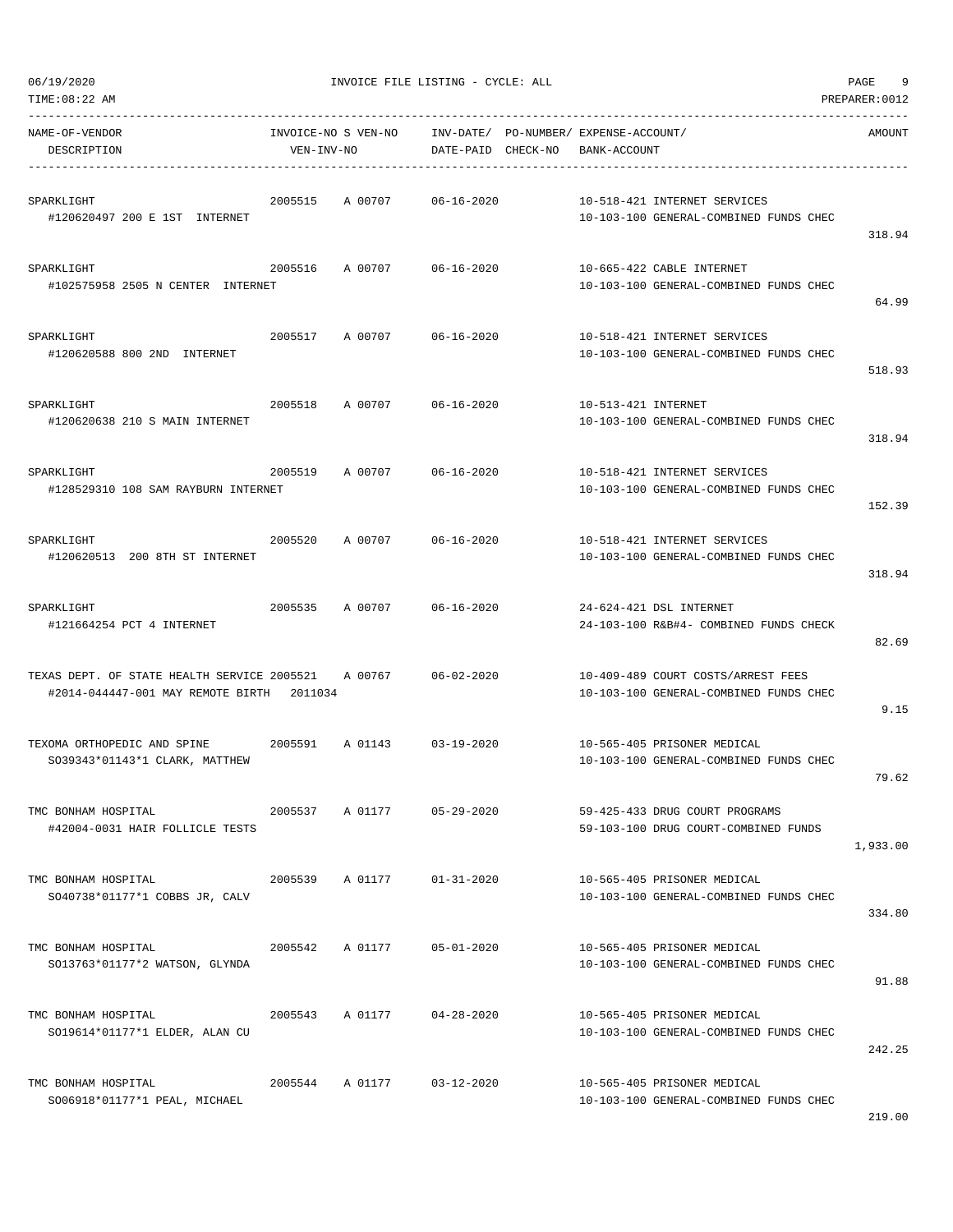| TIME:08:22 AM                                         |                     |         |                                       |  |              |                                                                       | PREPARER: 0012 |
|-------------------------------------------------------|---------------------|---------|---------------------------------------|--|--------------|-----------------------------------------------------------------------|----------------|
| NAME-OF-VENDOR                                        | INVOICE-NO S VEN-NO |         | INV-DATE/ PO-NUMBER/ EXPENSE-ACCOUNT/ |  |              | AMOUNT                                                                |                |
| DESCRIPTION                                           | VEN-INV-NO          |         | DATE-PAID CHECK-NO                    |  | BANK-ACCOUNT |                                                                       |                |
| TMC BONHAM HOSPITAL<br>SO40170*01177*1 MCDONALD, DEVI | 2005545             | A 01177 | $03 - 01 - 2020$                      |  |              | 10-565-405 PRISONER MEDICAL<br>10-103-100 GENERAL-COMBINED FUNDS CHEC | 1,340.55       |
| TMC BONHAM HOSPITAL<br>SO21383*01177*2 BUSH, APRIL SH | 2005546             | A 01177 | $01 - 14 - 2020$                      |  |              | 10-565-405 PRISONER MEDICAL<br>10-103-100 GENERAL-COMBINED FUNDS CHEC | 38.85          |
| TMC BONHAM HOSPITAL<br>SO40841*01177*1 STEPHENS, CORY | 2005551             | A 01177 | 05-06-2020                            |  |              | 10-565-405 PRISONER MEDICAL<br>10-103-100 GENERAL-COMBINED FUNDS CHEC | 168.60         |
| TMC BONHAM HOSPITAL<br>SO23194*01177*1 NOAKER, JR, JA | 2005552             | A 01177 | $02 - 21 - 2020$                      |  |              | 10-565-405 PRISONER MEDICAL<br>10-103-100 GENERAL-COMBINED FUNDS CHEC | 585.90         |
| TMC BONHAM HOSPITAL<br>SO40854*01177*1 REEDER, FORRES | 2005553             | A 01177 | $04 - 15 - 2020$                      |  |              | 10-565-405 PRISONER MEDICAL<br>10-103-100 GENERAL-COMBINED FUNDS CHEC | 28.80          |
| TMC BONHAM HOSPITAL<br>SO40791*01177*2 HUNTER, JEFFRE | 2005554             | A 01177 | $03 - 05 - 2020$                      |  |              | 10-565-405 PRISONER MEDICAL<br>10-103-100 GENERAL-COMBINED FUNDS CHEC | 1,149.45       |
| TMC BONHAM HOSPITAL<br>SO40791*01177*1 HUNTER, JEFFRE | 2005555             | A 01177 | $05 - 06 - 2020$                      |  |              | 10-565-405 PRISONER MEDICAL<br>10-103-100 GENERAL-COMBINED FUNDS CHEC | 81.45          |
| TMC BONHAM HOSPITAL<br>SO40703*01177*1 ANDERTON, RUBY | 2005556             | A 01177 | $03 - 02 - 2020$                      |  |              | 10-565-405 PRISONER MEDICAL<br>10-103-100 GENERAL-COMBINED FUNDS CHEC | 63.90          |
| TMC BONHAM HOSPITAL<br>SO39343*01177*1 CLARK, MATTHEW | 2005558             | A 01177 | $03 - 15 - 2020$                      |  |              | 10-565-405 PRISONER MEDICAL<br>10-103-100 GENERAL-COMBINED FUNDS CHEC | 2,486.85       |
| TMC BONHAM HOSPITAL<br>SO21951*01177*2 WILLIS, BRANDO | 2005559             | A 01177 | $02 - 14 - 2020$                      |  |              | 10-565-405 PRISONER MEDICAL<br>10-103-100 GENERAL-COMBINED FUNDS CHEC | 90.30          |
| TMC BONHAM HOSPITAL<br>SO21951*01177*4 WILLIS, BRANDO | 2005560             | A 01177 | $01 - 31 - 2020$                      |  |              | 10-565-405 PRISONER MEDICAL<br>10-103-100 GENERAL-COMBINED FUNDS CHEC | 255.90         |
| TMC BONHAM HOSPITAL<br>SO24117*01177*1 BAILEY, LLOYD  | 2005561             | A 01177 | $05 - 15 - 2020$                      |  |              | 10-565-405 PRISONER MEDICAL<br>10-103-100 GENERAL-COMBINED FUNDS CHEC | 195.15         |
| TMC BONHAM HOSPITAL<br>SO21951*01177*3 WILLIS, BRANDO | 2005562             | A 01177 | $02 - 07 - 2020$                      |  |              | 10-565-405 PRISONER MEDICAL<br>10-103-100 GENERAL-COMBINED FUNDS CHEC | 90.30          |
| TMC BONHAM HOSPITAL<br>SO15794*01177*1 ASKEW, ROY CHE | 2005566             | A 01177 | $01 - 31 - 2020$                      |  |              | 10-565-405 PRISONER MEDICAL<br>10-103-100 GENERAL-COMBINED FUNDS CHEC |                |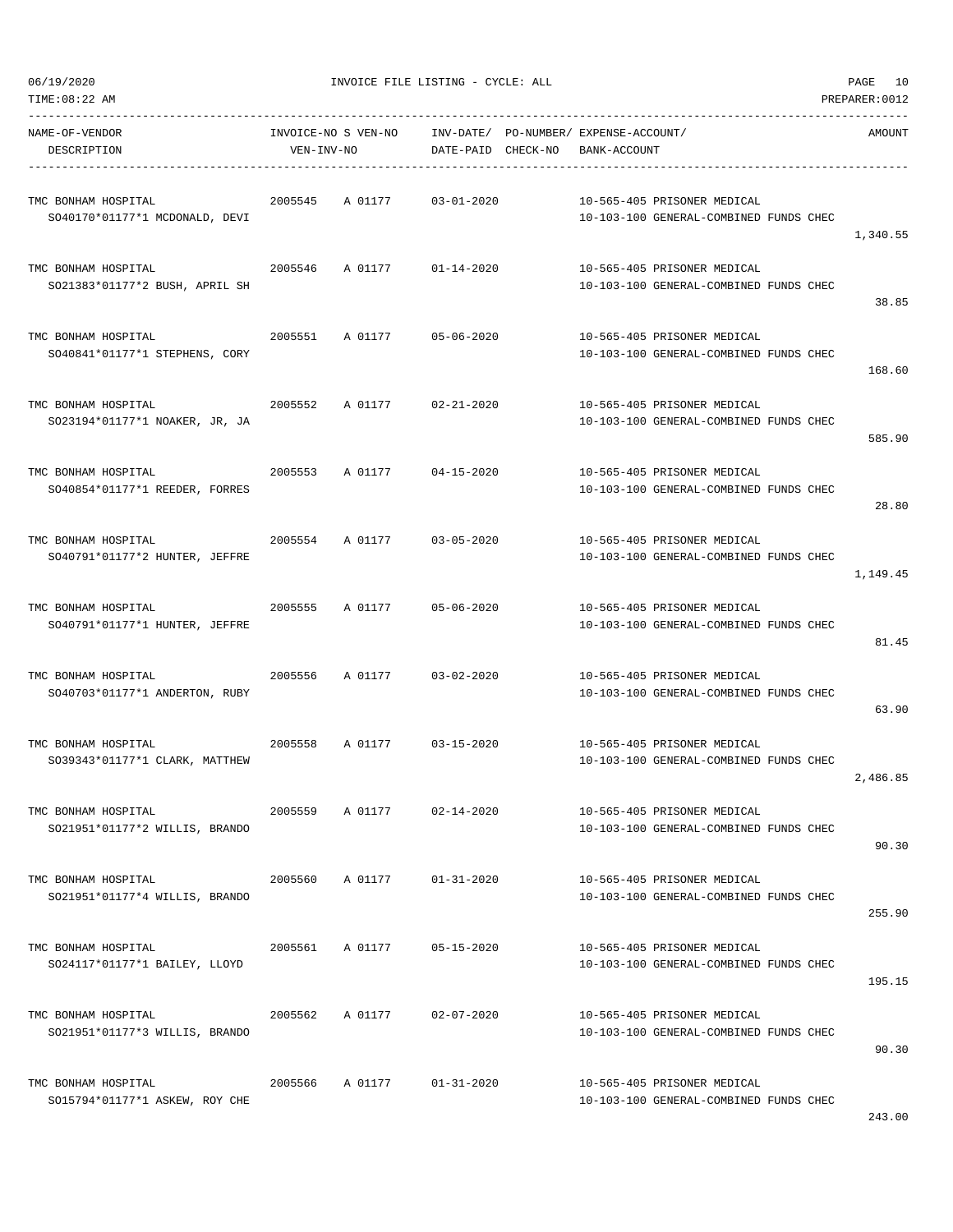| TIME:08:22 AM                                         |            |                     |                    |                                                       |                                                                       | PREPARER: 0012 |
|-------------------------------------------------------|------------|---------------------|--------------------|-------------------------------------------------------|-----------------------------------------------------------------------|----------------|
| NAME-OF-VENDOR                                        |            | INVOICE-NO S VEN-NO |                    | INV-DATE/ PO-NUMBER/ EXPENSE-ACCOUNT/<br>BANK-ACCOUNT |                                                                       | AMOUNT         |
| DESCRIPTION                                           | VEN-INV-NO |                     | DATE-PAID CHECK-NO |                                                       |                                                                       |                |
| TMC BONHAM HOSPITAL<br>SO40420*01177*1 GARZA, SARAH   | 2005567    | A 01177             | $01 - 31 - 2020$   |                                                       | 10-565-405 PRISONER MEDICAL<br>10-103-100 GENERAL-COMBINED FUNDS CHEC | 135.60         |
| TMC BONHAM HOSPITAL<br>SO40786*01177*1 DOBBINS, JR, R | 2005568    | A 01177             | 05-15-2020         |                                                       | 10-565-405 PRISONER MEDICAL<br>10-103-100 GENERAL-COMBINED FUNDS CHEC | 26.40          |
| TMC BONHAM HOSPITAL<br>SO38848*01177*1 LINGELBACH, JA | 2005570    | A 01177             | $02 - 13 - 2020$   |                                                       | 10-565-405 PRISONER MEDICAL<br>10-103-100 GENERAL-COMBINED FUNDS CHEC | 38.85          |
| TMC BONHAM HOSPITAL<br>SO39746*01177*1 FALGOUT, JEANE | 2005573    | A 01177             | 02-14-2020         |                                                       | 10-565-405 PRISONER MEDICAL<br>10-103-100 GENERAL-COMBINED FUNDS CHEC | 6,350.10       |
| TMC BONHAM HOSPITAL<br>SO24341*01177*1 WEST, ASHLE BR | 2005574    | A 01177             | $01 - 14 - 2020$   |                                                       | 10-565-405 PRISONER MEDICAL<br>10-103-100 GENERAL-COMBINED FUNDS CHEC | 70.50          |
| TMC BONHAM HOSPITAL<br>SO2920210*01177*1 STARKEY, ALI | 2005575    | A 01177             | $02 - 21 - 2020$   |                                                       | 10-565-405 PRISONER MEDICAL<br>10-103-100 GENERAL-COMBINED FUNDS CHEC | 39.60          |
| TMC BONHAM HOSPITAL<br>SO16876*01177*1 TITSWORTH, DON | 2005576    | A 01177             | $01 - 14 - 2020$   |                                                       | 10-565-405 PRISONER MEDICAL<br>10-103-100 GENERAL-COMBINED FUNDS CHEC | 116.70         |
| TMC BONHAM HOSPITAL<br>SO39694*01177*1 HUFFORD, JAMES | 2005577    | A 01177             | $02 - 07 - 2020$   |                                                       | 10-565-405 PRISONER MEDICAL<br>10-103-100 GENERAL-COMBINED FUNDS CHEC | 82.20          |
| TMC BONHAM HOSPITAL<br>SO17601*01177*2 VORIS, CHRISTO | 2005583    | A 01177             | $02 - 12 - 2020$   |                                                       | 10-565-405 PRISONER MEDICAL<br>10-103-100 GENERAL-COMBINED FUNDS CHEC | 3,058.80       |
| TMC BONHAM HOSPITAL<br>SO40707*01177*1 RICHARDSON, JO | 2005584    | A 01177             | 12-27-2019         |                                                       | 10-565-405 PRISONER MEDICAL<br>10-103-100 GENERAL-COMBINED FUNDS CHEC | 1,889.55       |
| TMC BONHAM HOSPITAL<br>SO40131*01177*1 BARRIONUEVO-PE | 2005585    | A 01177             | $05 - 19 - 2020$   |                                                       | 10-565-405 PRISONER MEDICAL<br>10-103-100 GENERAL-COMBINED FUNDS CHEC | 70.50          |
| TMC BONHAM HOSPITAL<br>SO17601*01177*1 VORIS, CHRISTO | 2005586    | A 01177             | $01 - 17 - 2020$   |                                                       | 10-565-405 PRISONER MEDICAL<br>10-103-100 GENERAL-COMBINED FUNDS CHEC | 135.60         |
| TMC BONHAM HOSPITAL<br>SO30694*01177*4 PARSONS, JEFFE | 2005592    | A 01177             | $04 - 19 - 2020$   |                                                       | 10-565-405 PRISONER MEDICAL<br>10-103-100 GENERAL-COMBINED FUNDS CHEC | 91.88          |
| TMC BONHAM HOSPITAL<br>SO30694*01177*5 PARSONS, JEFFE | 2005600    | A 01177             | $05 - 15 - 2020$   |                                                       | 10-565-405 PRISONER MEDICAL<br>10-103-100 GENERAL-COMBINED FUNDS CHEC |                |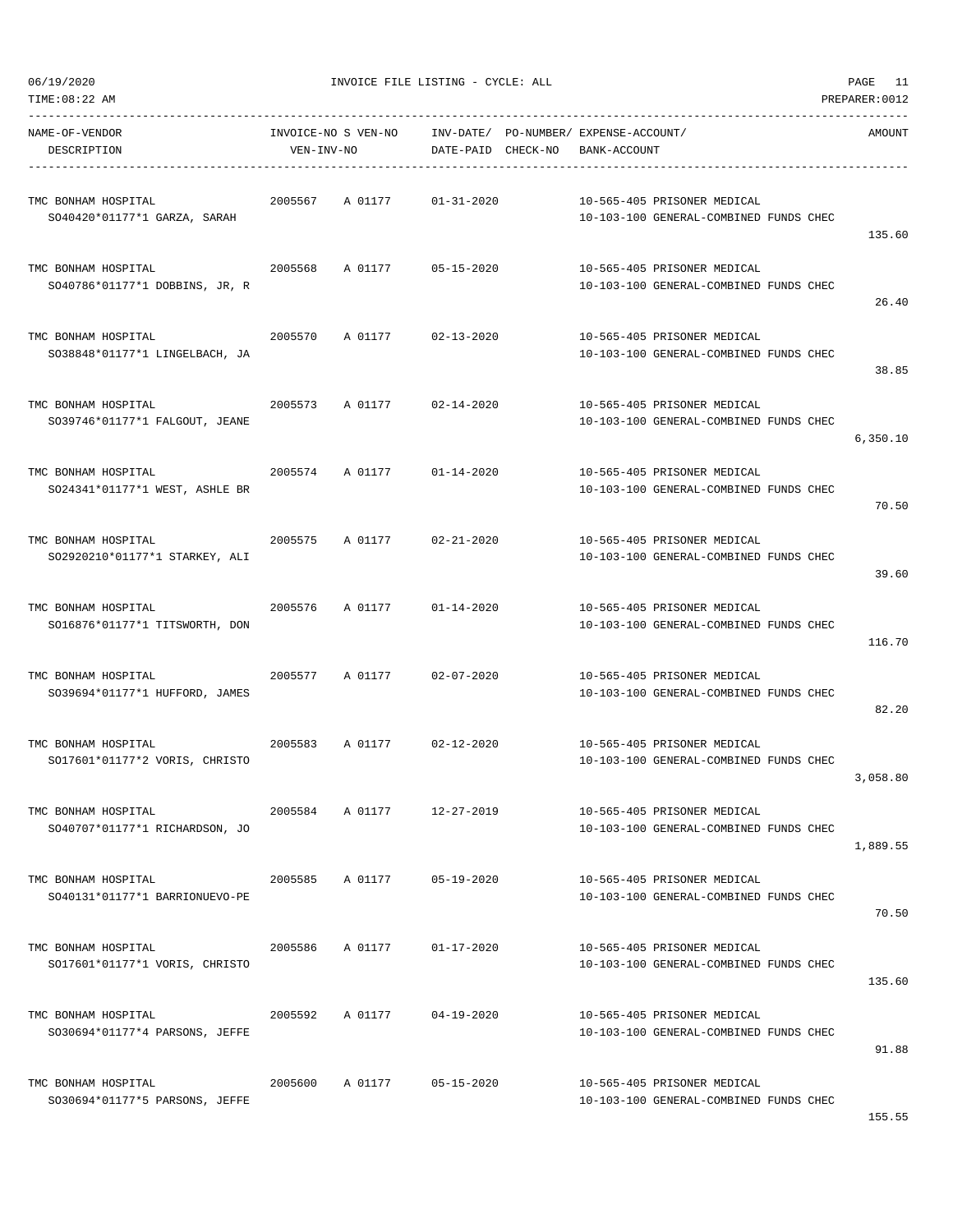| TIME:08:22 AM                                         |                                   |         |                    |                                                                       | PREPARER: 0012 |
|-------------------------------------------------------|-----------------------------------|---------|--------------------|-----------------------------------------------------------------------|----------------|
| NAME-OF-VENDOR<br>DESCRIPTION                         | INVOICE-NO S VEN-NO<br>VEN-INV-NO |         | DATE-PAID CHECK-NO | INV-DATE/ PO-NUMBER/ EXPENSE-ACCOUNT/<br>BANK-ACCOUNT                 | AMOUNT         |
| TMC BONHAM HOSPITAL<br>SO40347*01177*4 MARTIN, JAMES  | 2005601                           | A 01177 | $02 - 13 - 2020$   | 10-565-405 PRISONER MEDICAL<br>10-103-100 GENERAL-COMBINED FUNDS CHEC | 39.60          |
| TMC BONHAM HOSPITAL<br>SO12984*01177*1 ROBINSON, GARY | 2005602                           | A 01177 | $03 - 12 - 2020$   | 10-565-405 PRISONER MEDICAL<br>10-103-100 GENERAL-COMBINED FUNDS CHEC | 151.95         |
| TMC BONHAM HOSPITAL<br>SO40819*01177*1 STEVENSON, COR | 2005606                           | A 01177 | $04 - 02 - 2020$   | 10-565-405 PRISONER MEDICAL<br>10-103-100 GENERAL-COMBINED FUNDS CHEC | 1,908.90       |
| TMC BONHAM HOSPITAL<br>SO40771*01177*1 CARR, GORDON A | 2005607                           | A 01177 | $03 - 12 - 2020$   | 10-565-405 PRISONER MEDICAL<br>10-103-100 GENERAL-COMBINED FUNDS CHEC | 362.55         |
| TMC BONHAM HOSPITAL<br>SO17905*01177*2 WOODS, CORY RA | 2005608                           | A 01177 | $03 - 02 - 2020$   | 10-565-405 PRISONER MEDICAL<br>10-103-100 GENERAL-COMBINED FUNDS CHEC | 155.55         |
| TMC BONHAM HOSPITAL<br>SO17905*01177*1 WOODS, CORY RA | 2005609                           | A 01177 | $02 - 07 - 2020$   | 10-565-405 PRISONER MEDICAL<br>10-103-100 GENERAL-COMBINED FUNDS CHEC | 155.55         |
| TMC BONHAM HOSPITAL<br>SO10540*01177*1 COLLINS, ANNA  | 2005610                           | A 01177 | 12-12-2019         | 10-565-405 PRISONER MEDICAL<br>10-103-100 GENERAL-COMBINED FUNDS CHEC | 328.20         |
| TMC BONHAM HOSPITAL<br>SO40790*01177*1 DAUGHRITY, SUS | 2005613                           | A 01177 | $02 - 22 - 2020$   | 10-565-405 PRISONER MEDICAL<br>10-103-100 GENERAL-COMBINED FUNDS CHEC | 1,626.15       |
| TMC BONHAM HOSPITAL<br>SO40790*01177*2 DAUGHRITY, SUS | 2005614                           | A 01177 | $02 - 29 - 2020$   | 10-565-405 PRISONER MEDICAL<br>10-103-100 GENERAL-COMBINED FUNDS CHEC | 713.70         |
| TMC BONHAM HOSPITAL<br>SO40634*01177*2 TRAMMELL, TERR | 2005615                           | A 01177 | $05 - 06 - 2020$   | 10-565-405 PRISONER MEDICAL<br>10-103-100 GENERAL-COMBINED FUNDS CHEC | 151.95         |
| TMC BONHAM HOSPITAL<br>SO40307*01177*2 COX, JR, RONNI | 2005616                           | A 01177 | $02 - 01 - 2020$   | 10-565-405 PRISONER MEDICAL<br>10-103-100 GENERAL-COMBINED FUNDS CHEC | 809.25         |
| TMC BONHAM HOSPITAL<br>SO40634*01177*3 TRAMMELL, TERR | 2005617                           | A 01177 | $05 - 19 - 2020$   | 10-565-405 PRISONER MEDICAL<br>10-103-100 GENERAL-COMBINED FUNDS CHEC | 116.70         |
| TMC BONHAM HOSPITAL<br>SO40532*01177*1 MULLICAN, BENJ | 2005618                           | A 01177 | $02 - 22 - 2020$   | 10-565-405 PRISONER MEDICAL<br>10-103-100 GENERAL-COMBINED FUNDS CHEC | 333.90         |
| TMC BONHAM HOSPITAL<br>SO39777*01177*2 KEEL, JAMES LO | 2005619                           | A 01177 | $01 - 14 - 2020$   | 10-565-405 PRISONER MEDICAL<br>10-103-100 GENERAL-COMBINED FUNDS CHEC |                |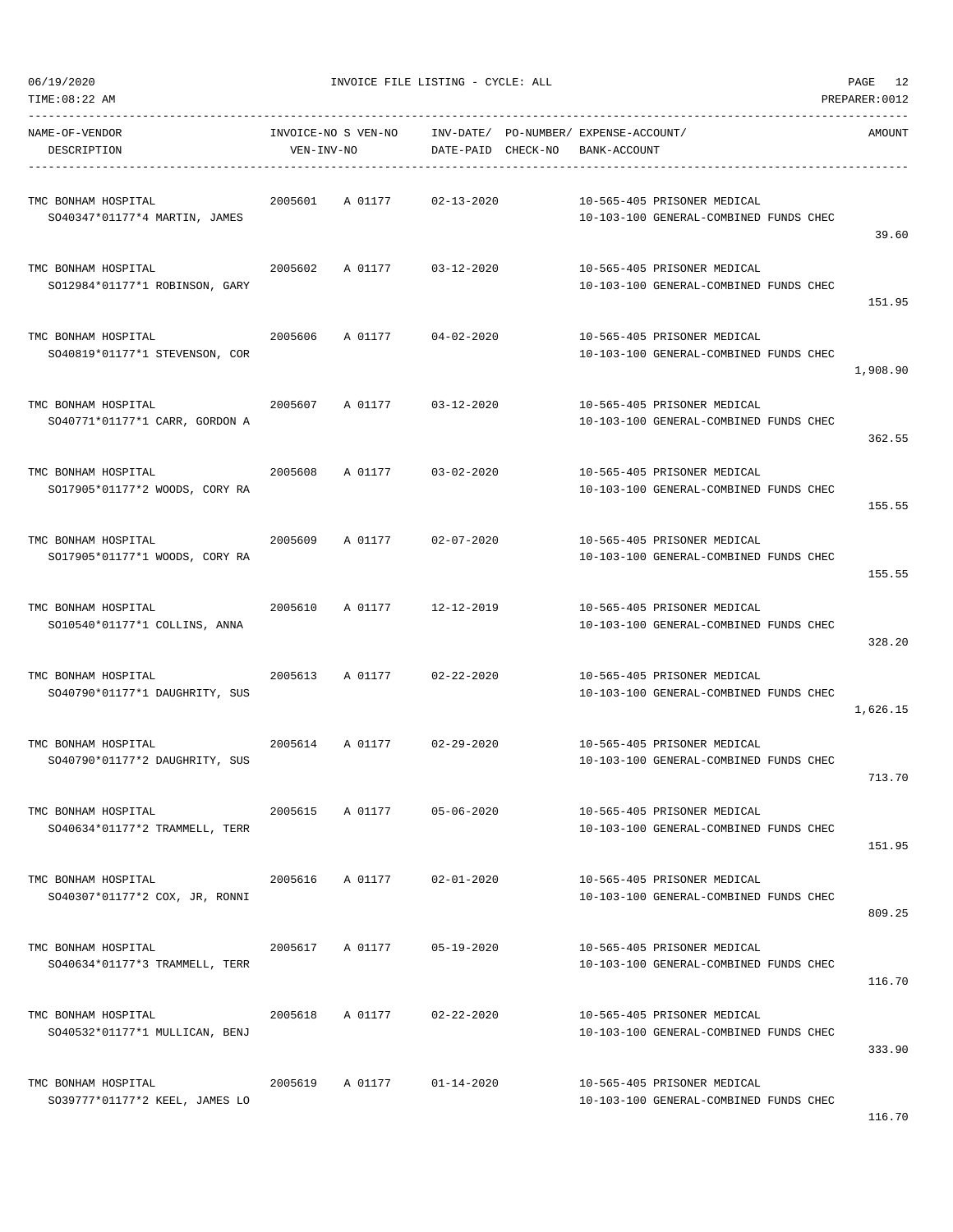| TIME: 08:22 AM<br>PREPARER: 0012                      |            |  |                            |  |                                                           |          |  |  |
|-------------------------------------------------------|------------|--|----------------------------|--|-----------------------------------------------------------|----------|--|--|
| NAME-OF-VENDOR                                        |            |  |                            |  | INVOICE-NO S VEN-NO INV-DATE/ PO-NUMBER/ EXPENSE-ACCOUNT/ | AMOUNT   |  |  |
| DESCRIPTION                                           | VEN-INV-NO |  | DATE-PAID CHECK-NO         |  | BANK-ACCOUNT                                              |          |  |  |
| TMC BONHAM HOSPITAL                                   |            |  | 2005623 A 01177 01-03-2020 |  | 10-565-405 PRISONER MEDICAL                               |          |  |  |
| SO39777*01177*1 KEEL, JAMES LO                        |            |  |                            |  | 10-103-100 GENERAL-COMBINED FUNDS CHEC                    | 140.55   |  |  |
|                                                       |            |  |                            |  | 24-624-459 R & M MACH. TIRES & TUBES                      |          |  |  |
| #6035 3012 0280 5600 TIRES                            |            |  |                            |  | 24-103-100 R&B#4- COMBINED FUNDS CHECK                    | 89.99    |  |  |
| TYLER TECHNOLOGIES, INC. 2005522 A 00310 06-01-2020   |            |  |                            |  | 10-510-453 COMPUTER SOFTWARE MAINTEN                      |          |  |  |
| #45205 HOSTING 7/1-9/30/20 JAIL 020-24909             |            |  |                            |  | 10-103-100 GENERAL-COMBINED FUNDS CHEC                    | 5,398.25 |  |  |
| VESTED NETWORKS                                       |            |  | 2005523 A 00480 06-16-2020 |  | 10-510-420 TELEPHONE                                      |          |  |  |
| #VN1052 TELEPHONE SYSTEM                              | IN3804     |  |                            |  | 10-103-100 GENERAL-COMBINED FUNDS CHEC                    | 97.50    |  |  |
| WILSON CULVERTS, INC.                                 |            |  | 2005529 A 00654 06-10-2020 |  | 21-621-342 R & B MAT. CULVERTS                            |          |  |  |
| 6/10/20 CULVERTS                                      | 81577      |  |                            |  | 21-103-100 R&B#1-COMBINED FUNDS CHECKI                    | 818.40   |  |  |
| WILSON N JONES REGIONAL<br>2005582                    |            |  | A 00633 12-30-2019         |  | 10-565-405 PRISONER MEDICAL                               |          |  |  |
| S039504*00633*1 GARZA, REGAN D                        |            |  |                            |  | 10-103-100 GENERAL-COMBINED FUNDS CHEC                    | 316.19   |  |  |
| WOODSON, MARY ANN CSR, RPR 2005524 A 00486 06-17-2020 |            |  |                            |  | 10-435-438 COURT REPORTER EXPENSE                         |          |  |  |
| 6/17/20 CR-20-27279 TRANSCRIPT                        |            |  |                            |  | 10-103-100 GENERAL-COMBINED FUNDS CHEC                    |          |  |  |